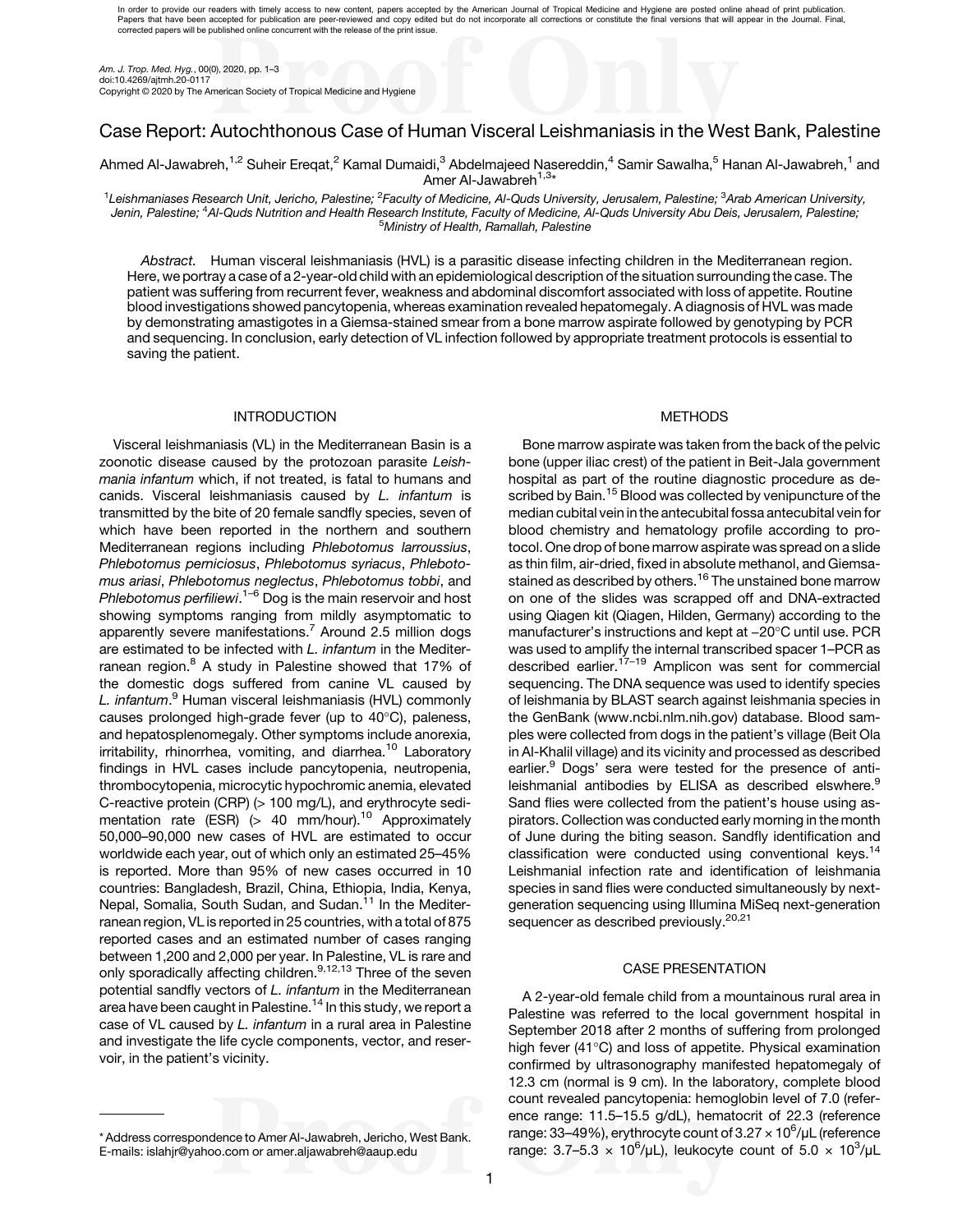

FIGURE 1. Giemsa-stained bone marrow smear showing intracellular amastigotes as pale-blue oval bodies, 2–5 μm in diameter, with a single violet-blue nucleus. The point-shaped kinetoplast is also evident. This figure appears in color at [www.ajtmh.org.](http://www.ajtmh.org)

(reference range:  $6-17 \times 10^3/\mu$ L), and thrombocyte count of 90.0 x 10<sup>3</sup>/μL (reference range: 140–400 x 10<sup>3</sup>/μL), mean corpuscular volume of 68.2 (reference range: 70–86 fL), mean cell hemoglobin of 21.4 (reference range: 23–31 pg), and mean corpuscular hemoglobin concentration of 31.4 (reference range: 30–36%). C-reactive protein was high, reaching 159 (0–10 mg/L). Liver enzymes (alanine transaminase and aspartate aminotransferase were normal. Kidney function tests (blood urea nitrogen and creatinine) were also normal. Serum electrolytes that included sodium, potassium, calcium, and magnesium were normal. Extracellular amastigotes were demonstrated in the Giemsa-stained bone marrow film, indicating a VL (Figure 1). The BLAST search of the isolated DNA sequence against leishmania sequences in the GenBank [\(www.ncbi.nlm.nih.gov](http://www.ncbi.nlm.nih.gov)) database revealed L. infantum as the causative agent. The isolated L. infantum sequence was deposited in GenBank under accession number MK311268. The patient was put on 2 mL/day intravenous Pentostam™ therapy (sodium stibogluconate) for 29 days, which is usually given at a rate of 0.1–0.2 mL (10–20 mg  $Sb^{5+}$ )/kg for a

maximum of 8.5 mL Pentostam for 20 days. Imipenem, a potent broad-spectrum carbapenem, was given intravenously for 6 days. After 20 days of hospitalization, the hemoglobin level increased to 12.2 g/dL, erythrocytes 5.01, and leucocytes 6.1. However, platelet count remained low, whereas CRP (114 mg/L) and ESR (40 mm) were high. The erythrocyte sedimentation rate is falsely elevated because of severe anemia. Clinical chemistry profiles that included kidneys, heart, and liver function tests and serum electrolytes were performed regularly during the Pentostam therapy (Table 1).

After completion of treatment, the hemoglobin level increased to 13.5 g/dL, thrombocytes to 150,000/μL, and liver size reverted to normal. Further investigation to pinpoint the source of infection in the village was conducted. The investigation targeted the components of the life cycle, namely, the sandfly vector and the reservoir/host dogs. Seventeen sandflies were collected from the indoor corners of the patient's house using a sandfly aspirator. At the same time, serum was collected from 39 dogs. All sand flies were females except two males, with 16 of them being Phlebotomus papatasi, the vector for Leishmania major. One belonged to Sergentomyia dentata. None of the sand flies contained L. infantum parasite DNA in their gut. Of the 39 dog sera, six (15.4%) were positive for antileishmanial antibodies. Three of these seropositive dogs showed at least one symptom compatible with VL, whereas the other three were asymptomatic. Seropositive dogs were quelled by the Palestinian Ministry of Health in Palestine.

#### **DISCUSSION**

This autochthonous HVL case report confirmed, by DNA sequencing, L. infantum as the cause of HVL in Palestine (GenBank: MK311268). Human visceral leishmaniasis has declined from 18 cases in 1996 to three cases in 2017 at an annual incidence rate ranging from 0.6 to 0.02 cases per 100,000 within the same period. $13$  The findings in this report are in agreement with previous studies on canine VL in the same area in which canine VL has been proven to be caused by L. infantum parasites at a seropositivity rate of 17%.<sup>9,[12,22,23](#page-2-0)</sup> The distribution of the cases was mainly in the rural areas of the western side of the West Bank and affecting

| Test                              | Patient range | Reference value   | Flag      |
|-----------------------------------|---------------|-------------------|-----------|
| Alanine transaminase              | $10 - 21.3$   | 0-33 U/L          | Normal    |
| Aspartate aminotransferase        | 22.8-31.4     | 0-37 U/L          | Normal    |
| Lactate dehydrogenase             | 303-380       | 180-430 U/L       | Normal    |
| Creatine kinase, total            | $20 - 24$     | 0-170 U/L         | Normal    |
| Creatinine                        | $0.17 - 0.63$ | $0.5 - 0.9$ mg/dL | Normal    |
| Blood urea nitrogen               | $5.3 - 8$     | 5-18 mg/dL        | Normal    |
| Uric acid                         | 3.1           | 1.7 $-5.8$ mg/dL  | Normal    |
| High-sensitive C-reactive protein | 114           | $0 - 5$ g/L       | Increased |
| Erythrocyte sedimentation rate    | 40-159        | $0 - 10$ mm       | Increased |
| Total iron binding capacity       | 209-228       | 250-425 µg/dL     | Decreased |
| Ferritin                          | 979           | 4.63-204 ng/mL    | Increased |
| Iron, total                       | 13.7          | 37-145 µg/dL      | Decreased |
| Calcium                           | 9.3           | $9-11$ mg/dL      | Normal    |
| Sodium                            | 136           | 136–145 mEg/L     | Normal    |
| Magnesium                         | 2.01          | 1.6-2.6 $mq/dL$   | Normal    |
| Potassium                         | 4.5           | 3.5-5.1 mEg/L     | Normal    |
| Glucose, random                   | 123           | 74-110 mg/dL      | Increased |

TABLE 1 Clinical chemistry profiles for the visceral leishmaniasis patient during Pentostam therapy